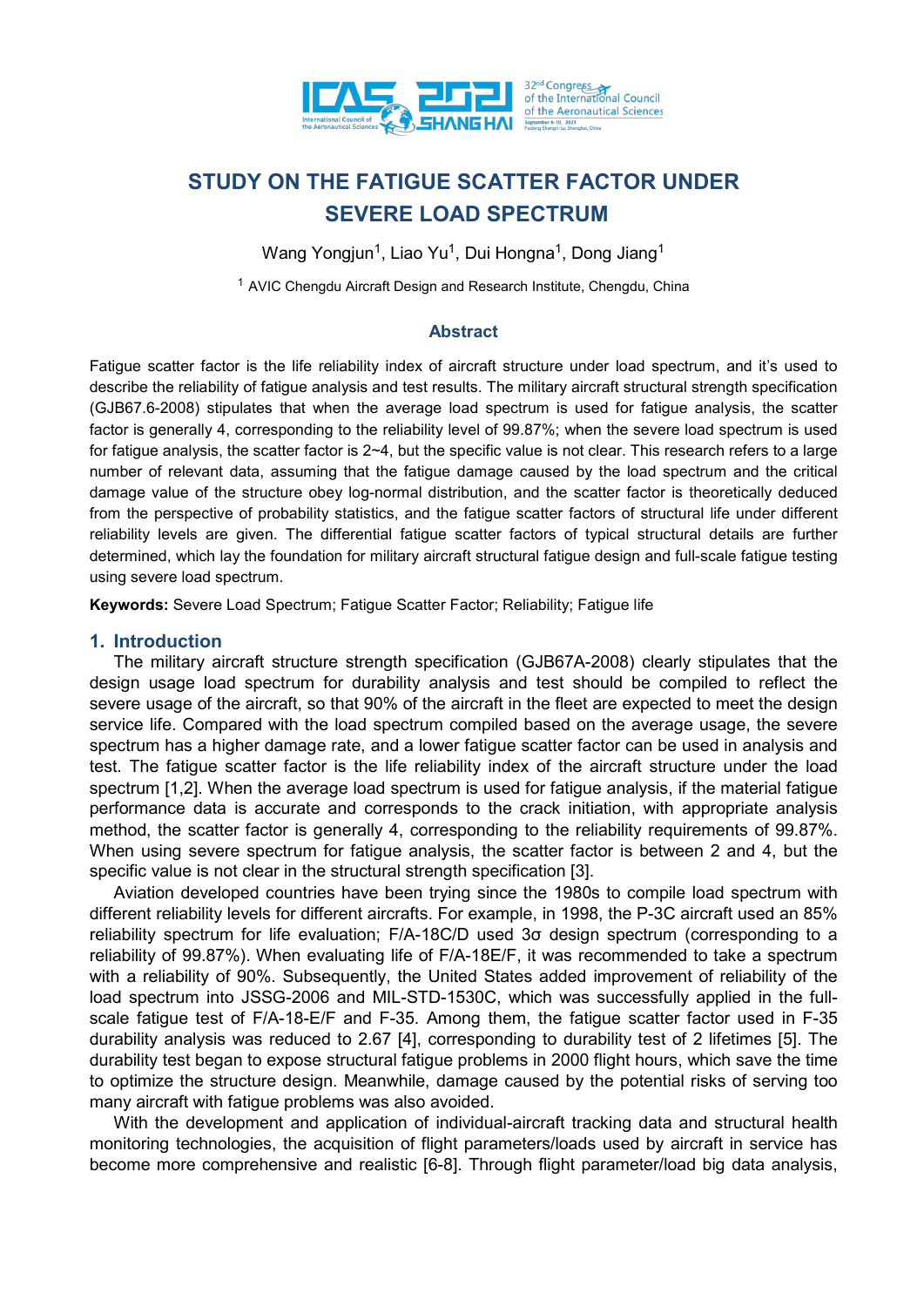#### **STUDY ON THE FATIGUE SCATTER FACTOR UNDER SEVERE LOAD SPECTRUM**

not only the overall average statistics can be obtained, but also a more accurate distribution law can be deduced, making it possible to obtain load samples under different reliability levels, so as to compile high-reliability load spectrum. Based on the individual-aircraft load spectrum obtained by the individual-aircraft tracking, the stress spectrum of the typical structures are further obtained, and the damage distribution law of the individual-aircraft local load spectrum is studied, and the load spectrum dispersion of different structures can be obtained, and then the differentiated fatigue scatter factor is determined for the structure.

# **2. Life reliability and load spectrum reliability**

Life reliability requirements are based on the safety considerations of the fleet. It is required to consider the inevitable differences in the usage and structure of the individual-aircraft of the fleet. The life of 99.87% or 99.9% airplanes can meet the design life requirements, i.e. the life reliability level is 99.87% or 99.9%.

Life reliability requirements are put forward by combining the load spectrum and structural differences, and there is no clear and independent requirement for the reliability of the load spectrum or the structure in the specification. Some researchers [9] proposed that the fatigue scatter factor is the product of the load-independent scatter factor and the structure-independent scatter factor. If the scatter factor is taken separately, it is necessary to independently provide the reliability requirement index for the load spectrum and the structure. Some researchers believe that the reliability of the load spectrum can be 90% (without consideration for 10% of the aircraft usage), and the reliability of the structure can be 99.9%, but no matter how comprehensive this situation is, it is impossible to achieve life of 99.9% reliability . This research is based on the comprehensive indicators of the load spectrum and structure, and do not separate them, but because the focus is on the load spectrum, this study adopts a recommended average value for the dispersion of the structure.

Load spectrum reliability means that the load spectrum used in life assessment is at the level of all possible load spectrum (or fleet usage). It is generally measured according to the load level and load frequency, which directly reflect the damage of the load spectrum. In order to study the dispersion of fleet usage, researchers have introduced various probability models, among which the lognormal distribution and Weibull distribution are the most commonly used. In this research, lognormal distribution model is used to describe the dispersion of load spectrum in the fleet. The positions of the load spectrum with different reliability levels relative to the damage distribution of the fleet are shown in Figure 1.



 Figure 1 – Damage levels of load spectrum with different reliability levels The log-normal distribution is expressed as:

$$
f(x) = \frac{1}{\sigma x \sqrt{2\pi}} \exp\left\{-\frac{(\ln x - u)^2}{2\sigma^2}\right\}
$$
 (1)

Where, x is the damage of individual-aircraft load spectrum,  $\mu$  is logarithm mean of the damage of fleet load spectrum, and  $\sigma$  is logarithmic standard deviation of the damage of fleet load spectrum.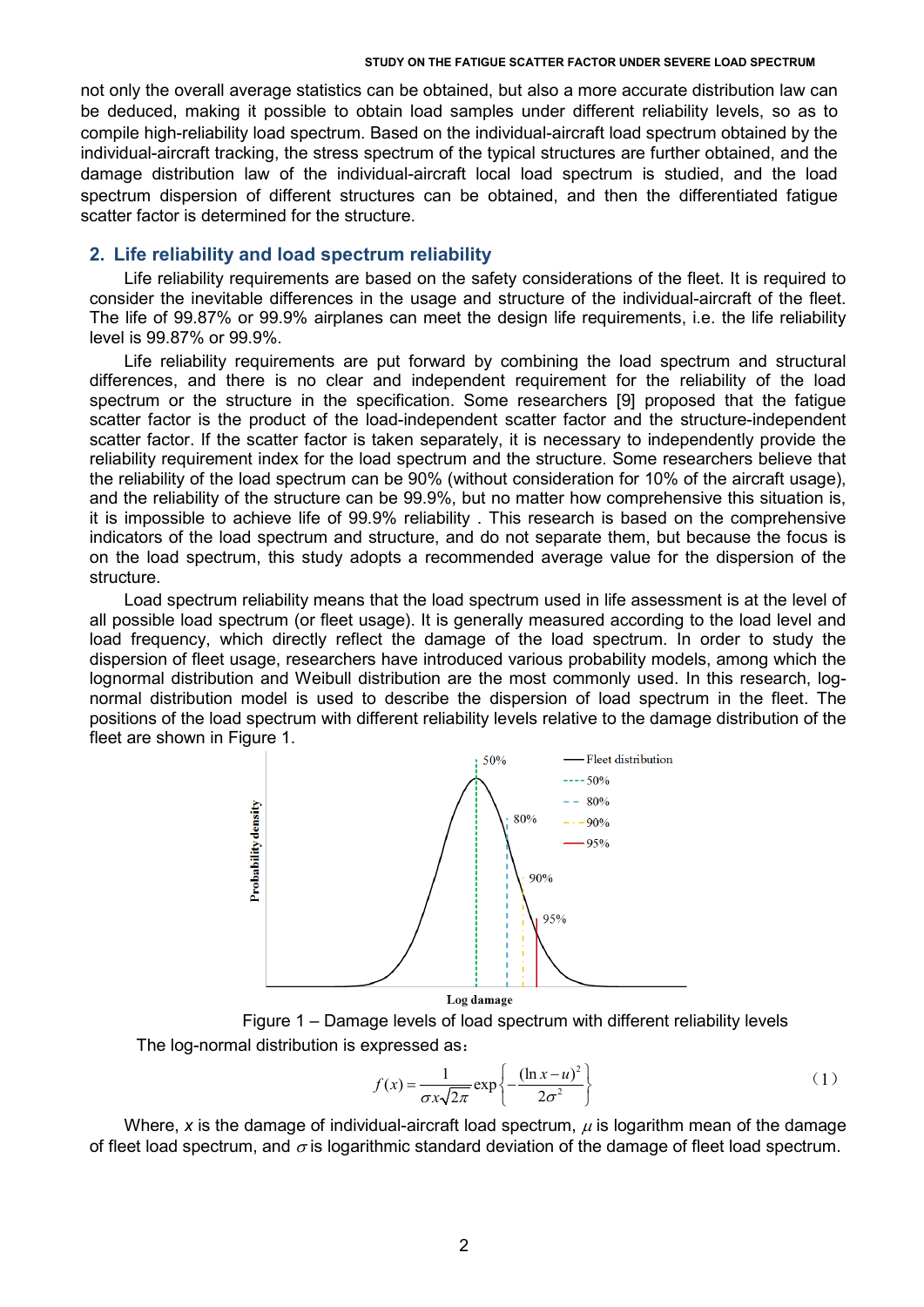### **3. Damage distribution of fleet load spectrum**

There are certain differences in the load history of each aircraft structure in the fleet. From the perspective of possible damage to the structure, the differences in the usage of individual aircraft in the fleet are as follows: 1) the difference in load level; 2) the difference in load frequency; 3) the difference in order of maneuvers. To study the distribution law of the load in these aspects, the actual usage load history of the fleet is necessary, and then the reliability analysis method of probability statistics is adopted for analysis.

Based on the large-scale usage data of aircraft in service, this research calculates the structural component load according to the flight data based load equation, obtains the load history of various maneuvers, and counts the distribution law of the load level and frequency of different missions and maneuvers, and then calculate the structural damage under the individual aircraft load spectrum, and further obtain the damage distribution law through statistical analysis.

Based on the statistical test of skewness and peak degree, it is found that the fatigue damage of wing load spectrum under various maneuvers approximately obeys the log-normal distribution, as shown in Figure 2.



Figure 2 – Damage distribution of wing bending moment spectrum of typical maneuvers

### **4. Derivation of scatter factor model**

The fatigue scatter factor is mainly affected by two factors, one is the dispersion caused by the difference in structural materials, assembly, and process; the other is the dispersion caused by the difference in the load spectrum of individual aircraft [10-14]. Through the fatigue test researches under average usage spectrum and severe usage spectrum, a large number of literatures found that the dispersion of the structure is not affected by the severity of the load spectrum [15]. A large number of fatigue tests have proved that the fatigue life of the structure under the specified spectrum obeys the lognormal distribution [16,17]. Therefore, studying the influence of load difference on structural fatigue life can be equivalently transformed into studying the difference of fatigue damage under different load spectrum. As mentioned above, based on the statistical analysis of the big data of the individual-aircraft tracking load, it has been concluded that the damage of the fleet load spectrum also obeys the log-normal distribution [18,19].

Let the critical fatigue damage *S* of the structure obeys  $LN(\mu_s, \sigma_s^2)$ , the damage *L* of the load spectrum in the fleet obeys  $LN(\mu_1, \sigma_1^2)$ , and the distribution density functions of *S* and *L* are:

$$
f(s) = \frac{1}{s\sigma_s \sqrt{2\pi}} e^{-\frac{(\log s - \mu_s)^2}{2\sigma_s^2}}
$$
  
\n
$$
g(l) = \frac{1}{l\sigma_l \sqrt{2\pi}} e^{-\frac{(\log l - \mu_l)^2}{2\sigma_l^2}}
$$
\n(2)

Then life *N* of the structure under any load spectrum can be expressed as *S* divided by *L*, the unit is load block, and the formula after taking the logarithm is: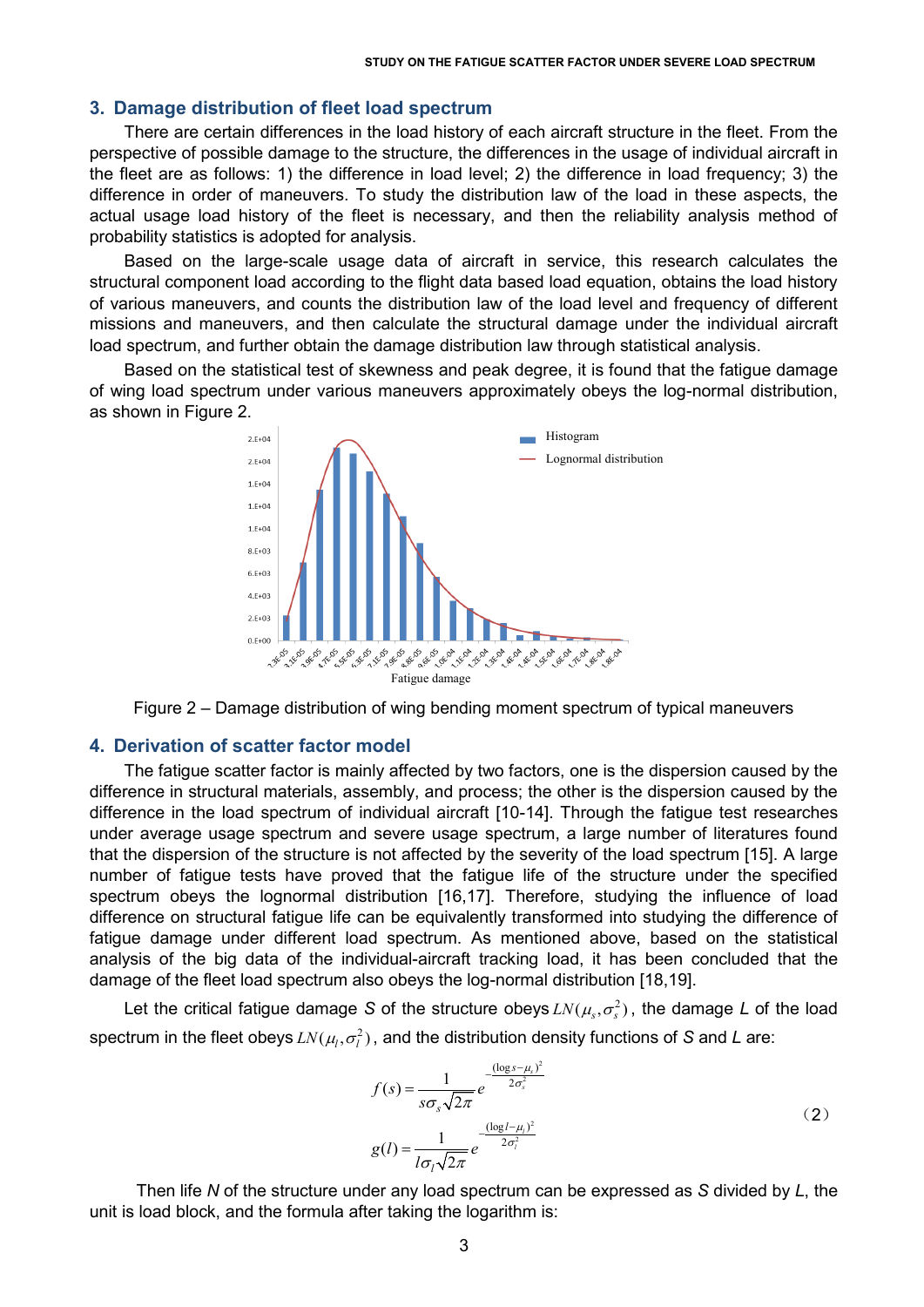$$
\log N = \log \frac{S}{L} = \log S - \log L \tag{3}
$$

According to the characteristics of the normal distribution, the difference between two independent normal distributions is also a normal distribution. Therefore, under the premise that *S* and *L* are independent of each other, *N* obeys  $LN(\mu_s - \mu_i, \sigma_s^2 + \sigma_i^2)$ , and the distribution density function is:

$$
h(n) = \frac{1}{n\sqrt{\sigma_i^2 + \sigma_s^2} \sqrt{2\pi}} e^{-\frac{(\log n - (\mu_s - \mu_i))^2}{2(\sigma_s^2 + \sigma_i^2)}}
$$
(4)

The total standard deviation  $\sigma$  and life expectation  $\mu$  are given as:

$$
\sigma = \sqrt{\sigma_s^2 + \sigma_l^2}
$$
  
\n
$$
\mu = \mu_s - \mu_l
$$
\n(5)

When the load spectrum is specified, the life distribution only contains structure dispersion, and the life distribution is reduced to  $LN(\mu_s - \mu_l, \sigma_s^2)$ . Introducing the severity p of the load spectrum (also known as the reliability of the load spectrum), the fatigue life *N<sup>p</sup>* under the specified spectrum obeys  $LN(\mu_s - \mu_{l,p}, \sigma_s^2)$  , where  $\mu_{l,p}$  is obtained from the damage distribution law of the load spectrum:

$$
\mu_{l,p} = \mu_l + \Phi^{-1}(p)\sigma_l \tag{6}
$$

In the formula, <sup>Φ</sup> represents the standard normal distribution function, and *p* is the probability expressed as a percentage. According to engineering practice, the fatigue scatter factor is the ratio of the median life  $N_{50, p}$  of the structure under the specified spectrum to the safe life  $N_{99.87}$  of the fleet (i.e. life reliability is 99.87%). When the reliability is specified, the median life

under the spectrum load can be obtained by the formula:

$$
N_{50,p} = 10^{\mu_s - \mu_{l,p}} = 10^{\mu_s - \mu_l - \Phi^{-1}(p)\sigma_l}
$$
 (7)

The safe life of an aircraft is the 99.87% quantile value of the life distribution of the fleet in consideration of all possible load histories and individual-aircraft structure states. From the lognormal distribution  $LN(\mu, \sigma^2)$  of fleet life, we can get:

$$
N_{99.87} = 10^{\mu - 3\sigma} \tag{8}
$$

In the equation,  $\sigma$  and  $\mu$  are calculated by Equ. (5). Therefore, the following equation can be derived:

$$
SF_p = \frac{N_{50,p}}{N_{99.87}} = 10^{(3\sqrt{\sigma_i^2 + \sigma_s^2} - \Phi^{-1}(p)\sigma_i)}
$$
(9)

The scatter factor of the 90% reliability spectrum is:

$$
SF_{90} = \frac{N_{50,90}}{N_{99.87}} = 10^{(3\sqrt{\sigma_i^2 + \sigma_s^2} - 1.28\sigma_i)}
$$
(10)

Based on the above derivation, the relationship between 50% average spectrum and 90% severe spectrum life distribution and scatter factor is shown in Figure 3.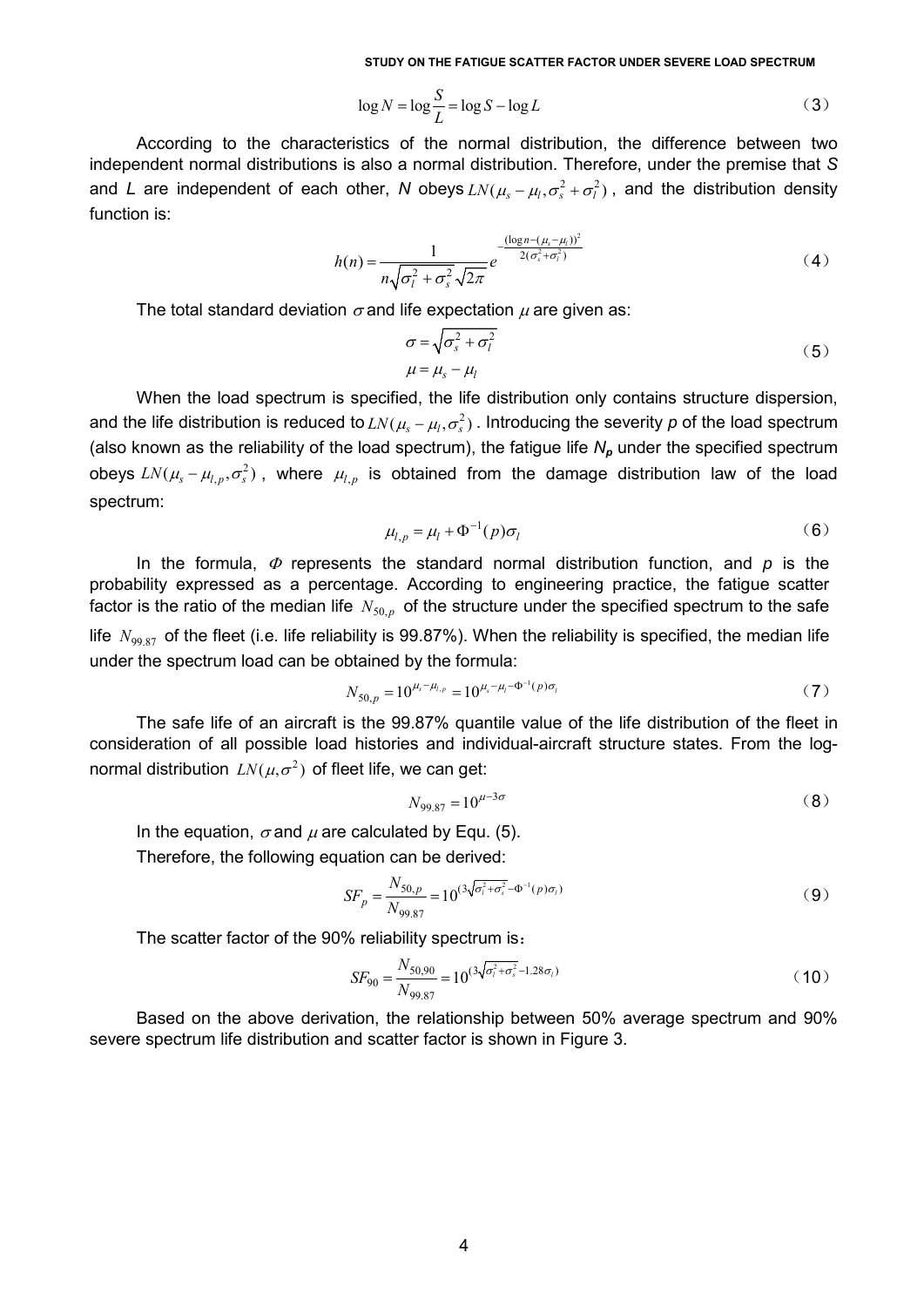#### **STUDY ON THE FATIGUE SCATTER FACTOR UNDER SEVERE LOAD SPECTRUM**





This study collected coupon and element-level fatigue test data during the development of various aircrafts in the past ten years, including 149 groups of tests with various structural details (holes, notches, R-zones, nail connections, etc.). Calculate the standard deviation of the initiation life  $\sigma_s$ , and get  $\sigma_s$  =0.1, as shown in Figure 4.



Figure 4 – Statistics of initiation life standard deviation based on coupon fatigue test

The study also collected the individual-aircraft load history of more than 200 aircrafts in service in recent years, calculated the equivalent damage based on normal acceleration N<sub>z</sub>, and calculated the damage standard deviation <sup>σ</sup>*<sup>l</sup>* of the individual-aircraft load spectrum, and obtained  $\sigma$ <sup> $\bar{p}$ </sup> =0.18, as shown in Figure 5.



Figure 5 – Statistics of standard deviation of equivalent damage based on *Nz* spectrum

Substituting <sup>σ</sup>*<sup>s</sup>* and <sup>σ</sup>*<sup>l</sup>* into the above equations, the scatter factor of any severity load spectrum can be calculated. The relationship between reliability and scatter factor is shown as Figure 6.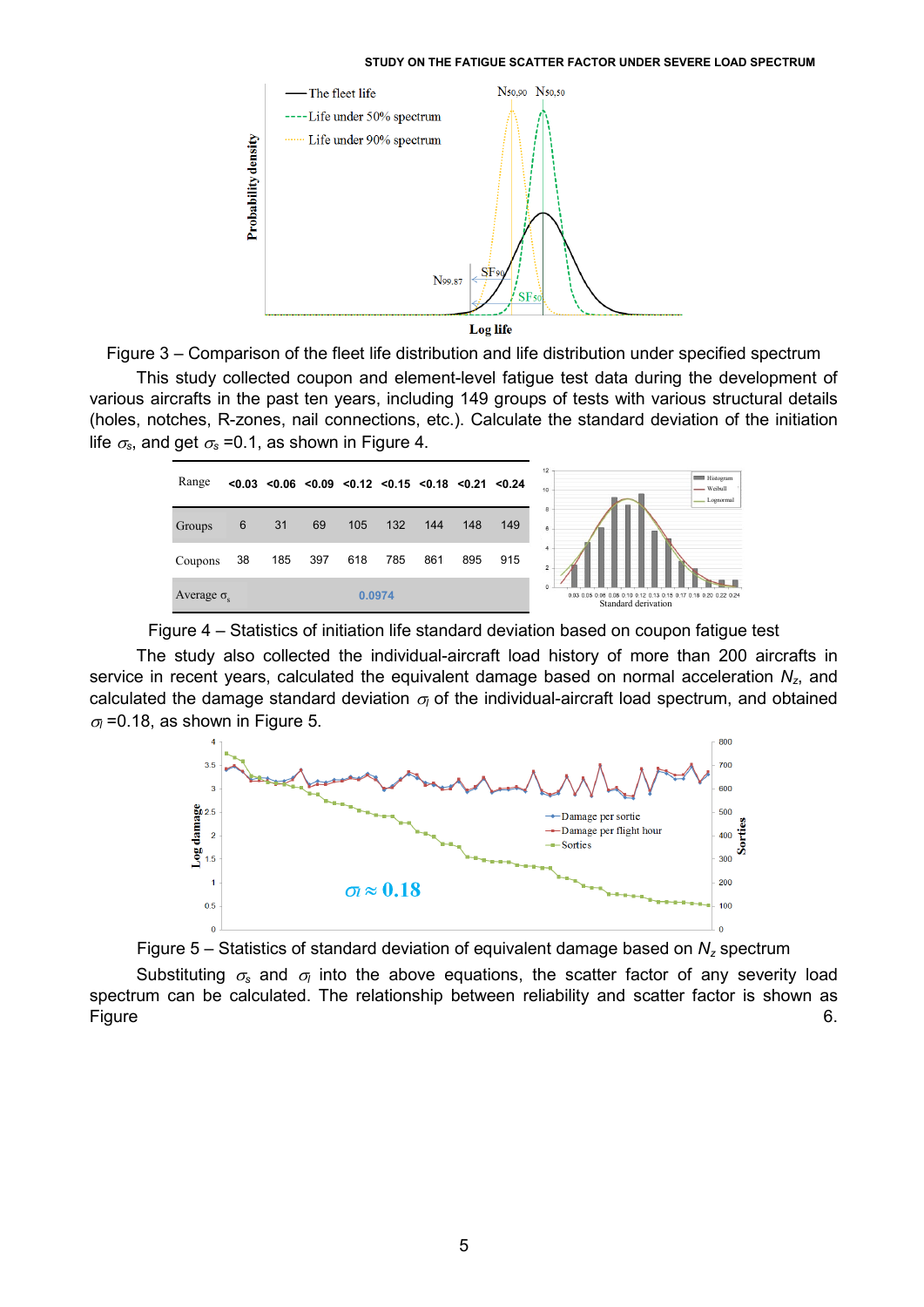

Figure 6 – Reliability and fatigue scatter factor ( $\sigma_s$  =0.1)

Compared with the 50% average spectrum, the scatter factor of the 90% severe spectrum can be reduced by about 40%. Taking into account the large number of cycles of the severe spectrum, the use of 90% severe spectrum for the full-scale fatigue test can shorten the test duration by at least 30% and help expose the weak parts of the structure in advance.

# **5. Differential scatter factor of various structures**

In traditional fatigue analysis and life monitoring of structures, uniform life reliability requirements (99.87%) and fatigue scatter factors are adopted for all critical structures. The advantage of this is that it is simple and easy to manage, but it will cause a lot of structural design waste, and the weight cannot be reduced, and a small part of the structure may be dangerous. Since the usage dispersion of aircraft structure has been concerned, the difference in  $N_z$  spectrum at the center of gravity or wing load spectrum between individual aircraft is mainly used to evaluate the dispersion of fleet usage. The fatigue design of the airframe structure of the new generation of aircraft should be based on refined design philosophies, with different reliability load spectrum and fatigue scatter factors for different structures, and verified by the full-scale fatigue test.

According to the importance of the structure, load characteristics, load transfer path, detectability and repair/replacement cost, the reliability requirements are graded, and the matched fatigue scatter factor is given to carry out more refined structural fatigue design and life monitoring. The main steps are:

1) Obtain the individual-aircraft load spectrum based on the flight data of aircraft in service;

2) Obtain the stress spectrum of each typical structure based on FEA;

3) Calculate the damage of each critical structure under stress spectrum;

4) Study the damage distribution law of each type of critical structure and obtain the damage standard deviation;

5) Study the fatigue scatter factor of each type of critical structure under different reliability levels.

There are obvious differences in the dispersion of the usage of different structures in the fleet, Table 1 shows the damage standard deviations of four different structural details based on the different components load spectrum. Comparing the 4 types of details, the dispersion of the fleet usage of different structures is obviously different. Therefore, it is unreliable for the fatigue scatter factor of various structures to take a uniform value in the structural durability analysis. In order to ensure the safety, economy and reliability of the structure, it is necessary to fully consider the differences in the usage of different structures in the fleet. Under high-reliability load spectrum, different structures also need to adopt different fatigue scatter factors and make a precise fatigue design to achieve lightweight and long-life design.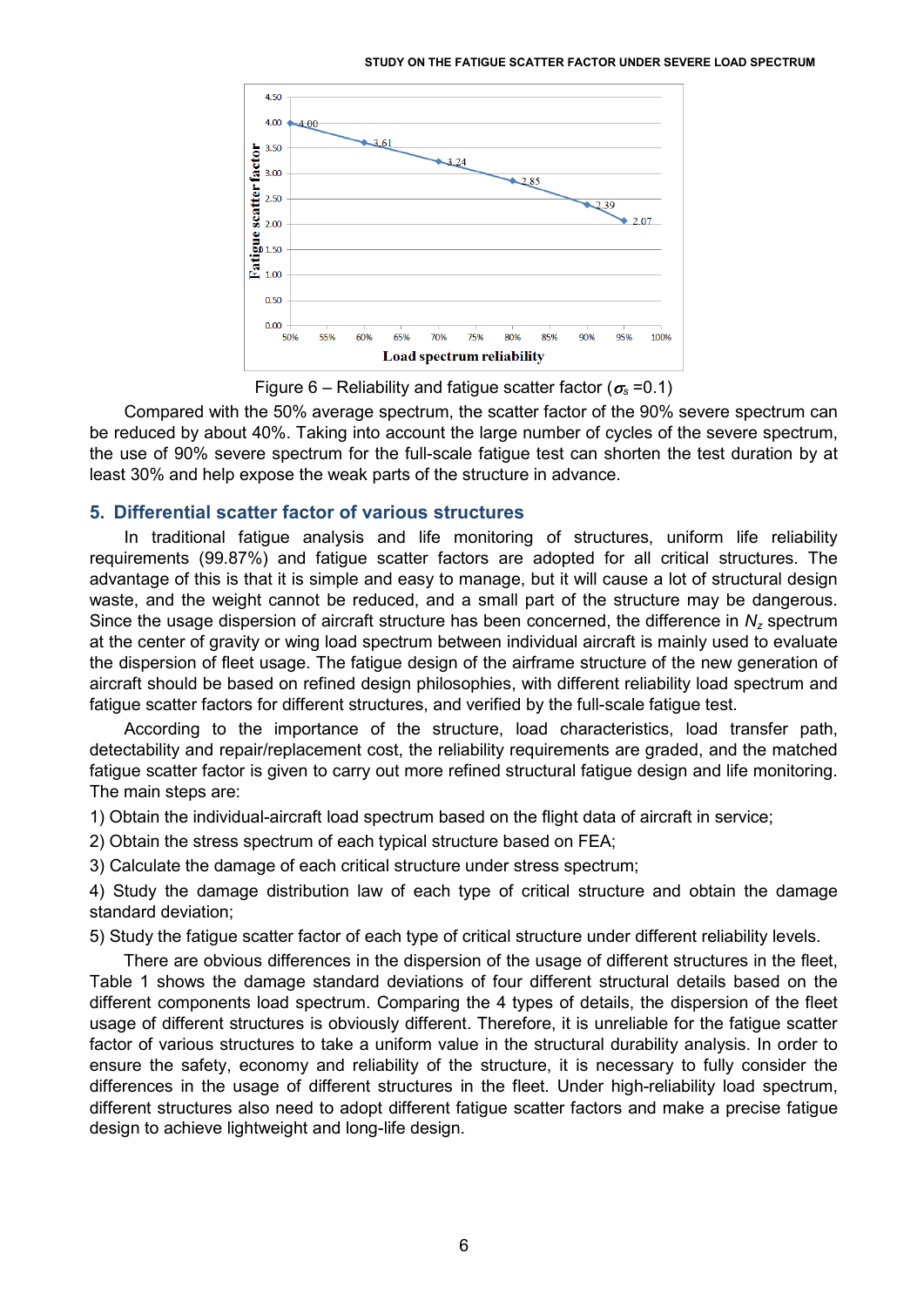| Spectrum   | <b>Details</b> | Standard deviation<br>$\sigma_{l}$ | scatter factors of different<br>severe spectrum( $\sigma_s$ =0.1) |      |      |
|------------|----------------|------------------------------------|-------------------------------------------------------------------|------|------|
|            |                |                                    | 50%                                                               | 80%  | 90%  |
| spectrum A | Open hole      | 0.1679                             | 3.86                                                              | 2.79 | 2.35 |
| spectrum B | Open hole      | 0.1468                             | 3.41                                                              | 2.57 | 2.21 |
| spectrum C | Fillet         | 0.0742                             | 2.36                                                              | 2.05 | 1.9  |
| spectrum D | Fillet         | 0.0802                             | 2.42                                                              | 2.08 | 1.91 |

Table 1 – Damage standard deviation and scatter factors of different component load spectrum

# **6. Conclusion**

In this study, the damage distribution law of the load spectrum of the fleet is studied, and the load spectrum dispersion (standard deviation) is determined, and the load spectrum dispersion and structure dispersion are considered comprehensively, a fatigue scatter factor model with the reliability index of the load spectrum is determined, and the damage severity of the load spectrum under different reliability level is given.

The stress/strain spectrum of typical structural details based on the individual-aircraft is derived. Based on analysis and tests, the load spectrum dispersion and damage distribution law of the structure are studied, and then the differential fatigue scatter factor is determined for the airframe.

The study of the scatter factor of severe spectrum lays the foundation for the application of severe spectrum in aircraft fatigue design and full-scale fatigue test.

# **7. Contact Author Email Address**

renwoxingr2013@aliyun.com

# **8. Copyright Statement**

The authors confirm that they, and/or their company or organization, hold copyright on all of the original material included in this paper. The authors also confirm that they have obtained permission, from the copyright holder of any third party material included in this paper, to publish it as part of their paper. The authors confirm that they give permission, or have obtained permission from the copyright holder of this paper, for the publication and distribution of this paper as part of the ICAS proceedings or as individual off-prints from the proceedings.